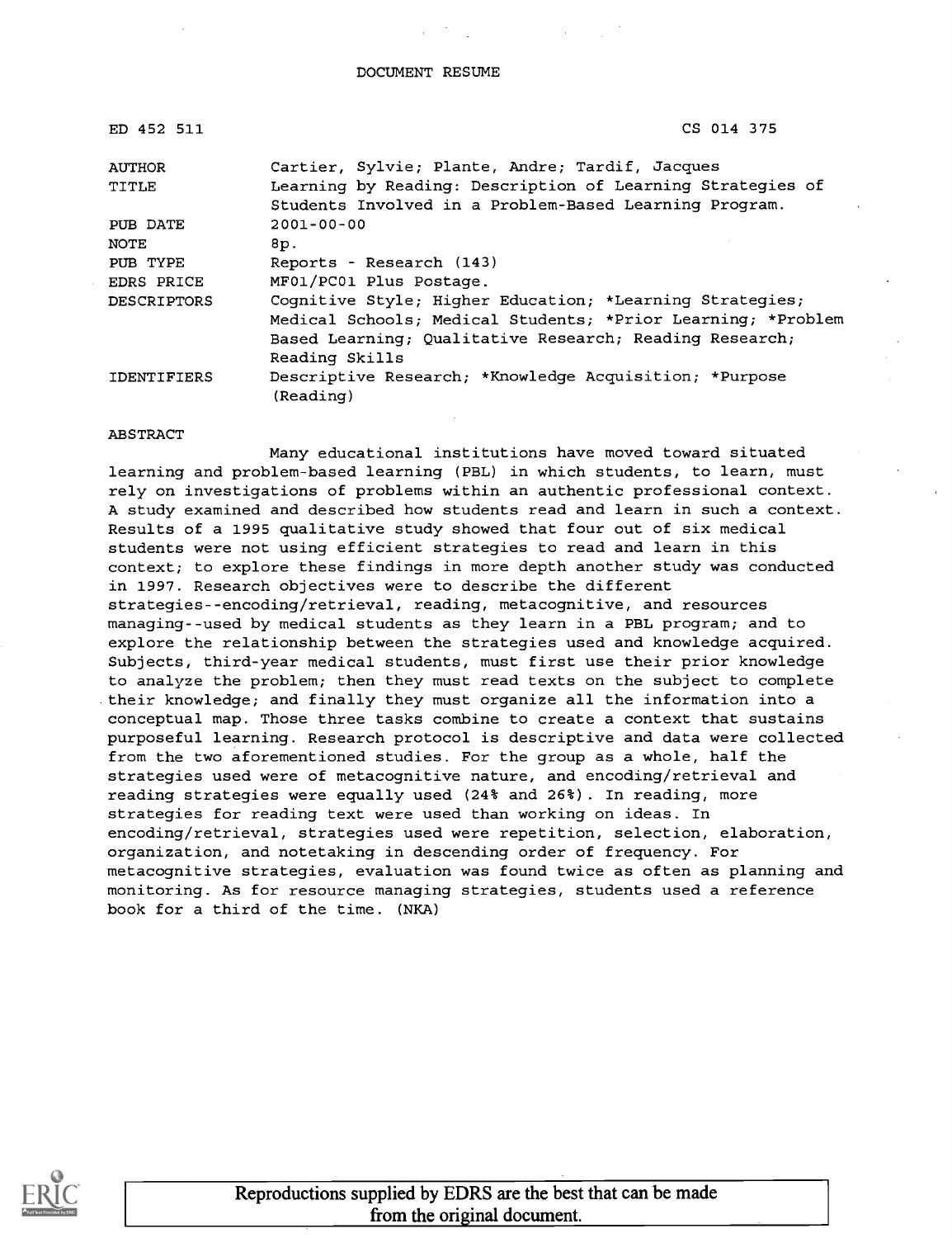## Learning by Reading: Description of Learning Strategies of Students Involved in a Problem-Based Learning Program.

by

Sylvie Cartier, Andre Plante, and Jacques Tardif

U.S. DEPARTMENT OF EDUCATION<br>Office of Educational Research and Improvement<br>EDUCATIONAL RESOURCES INFORMATION

- CENTER (ERIC) This document has been reproduced as received from the person or organization originating it.
- Minor changes have been made to improve reproduction quality.

14 375

Points of view or opinions stated in this<br>document do not necessarily represent<br>official OERI position or policy.

BEST COPY AVAILABLE

2

PERMISSION TO REPRODUCE AND DISSEMINATE THIS MATERIAL HAS BEEN GRANTED BY

 $S.$  Cartier

TO THE EDUCATIONAL RESOURCES INFORMATION CENTER (ERIC)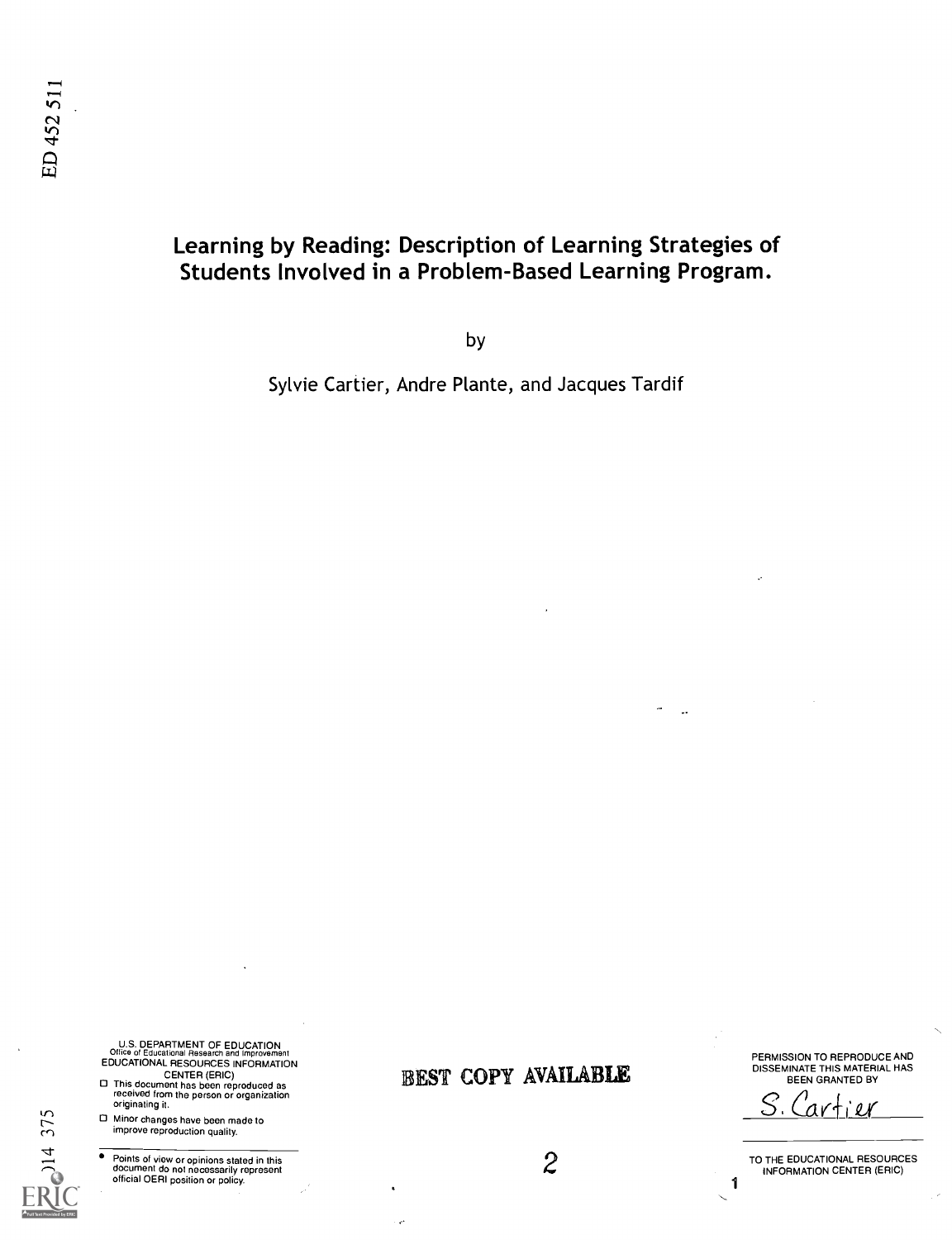# Learning by Reading: Description of Learning Strategies of Students Involved in a Problem-Based Learning Program

CARTIER, S.1, PLANTE, A.2 and TARDIF, J.2 Research assistants : Josée Bouchard, Julie Lane and Maxime Lamirande

1. Université de Montréal

2. Universite de Sherbrooke

### Introduction and Objectives

Many educational institutions, including many medical schools, have moved toward situated learning and problem-based (PBL) in which students must rely on investigations of problems within an authentic professional context in order to learn. In those situations, students experience less lecture-based learning and more of their learning relies on individual reading. The present research seeks to understand and describe how students read and learn in such a context.

In a problem-based learning curriculum in a Quebec medical school, students spend at least 80% of their time on reading activities. Results of a qualitative study conducted in 1995, show that four out of six students were not using efficient strategies to read and learn in this context. Those four students were the ones who had acquired less knowledge and it was less organized compared to the two students using better strategies. Medical teachers were surprised by the fact that many students were not using efficient strategies. In order to explore these fmdings in more depth, another study was conducted in 1997. This paper presents data and analysis from both studies. Two general questions were addressed : What do medical students do when they read texts to acquire knowledge related to medical profession? And does the way they read influence their knowledge acquisition? This kind of information is new in the PBL literature for both medicine and other professions, as PBL literature has been more concerned with problem analysis.

The objectives of this research are to describe the different strategies  $-$  encoding/retrieval, reading, metacognitive and resources managing - used by medical students as they learn in a PBL program; and to explore the relationship between the strategies used and knowledge acquired.



1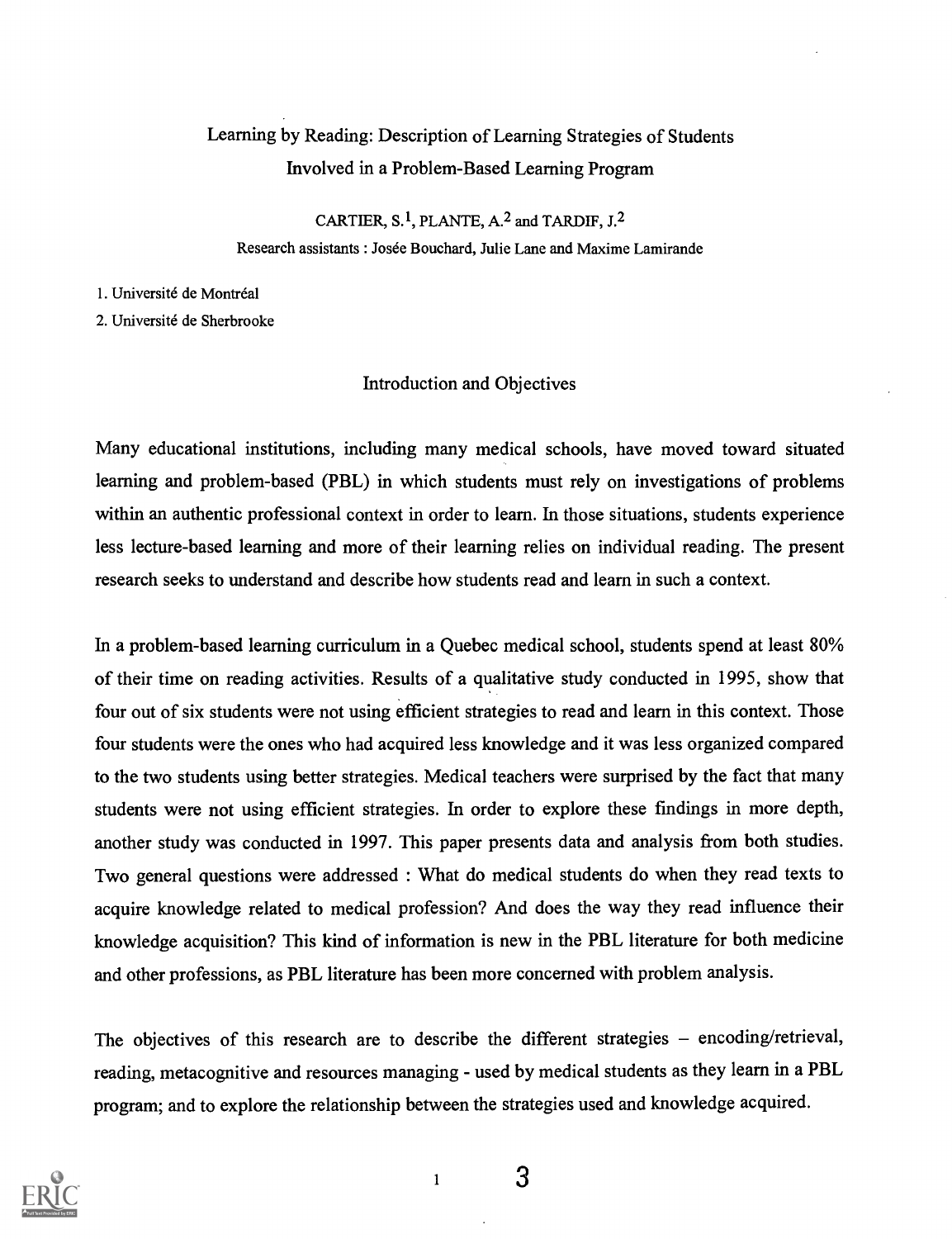### Theoretical Framework

Very little literature relates to the study of learning by reading in higher education (Smith, 1982; Wade Trathen and Schraw, 1990; Entwisle and Entwisle, 1991, Lahtinen, Lonka and Lindlom Ylanne, 1997).

To understand and describe the way students read and learn in a professional program, we used a specific theoretical framework of learning by reading developed in this context. This framework integrates components of models of reading comprehension and learning from texts. This integrative framework describes the way students understand what they read and how they learn it. The framework of learning by reading involves nine components. Six relate to the reader (reading strategies, encoding / retrieval strategies, metacognitive strategies, resources managing strategies, conception of learning and prior knowledge), two to the text (superstructure and organizational aspects of the text) and one to the context (activities of learning).

### Methodology

This research was carried out with third year medical students. Students must first use their prior knowledge to analyze the problem. Secondly, they must read texts on the subject to complete their knowledge. Finally, they must organize all the information into a conceptual map. Those three tasks combine to create a context that sustains purposeful learning.

The research protocol is descriptive and data were collected from two separate studies: 1995 and 1997. Twenty-two third year medical students participated: six in 1995 and 16 in 1997. All were studying the problem that was related to alcohol consumption. In 1995, the 6 students had studied the problem in mid-October and in 1997, 7 of them studied the problem in October and 9 in November. Technical recording problems were encountered with two subjects, reducing the total of 20 for the study of the relationship between the strategies used and knowledge acquired. All subjects were selected by the researcher on the basis of the following criteria: their mother tongue had to be French, they also had to have the same academic background before their admission to the university and during their medical studies.

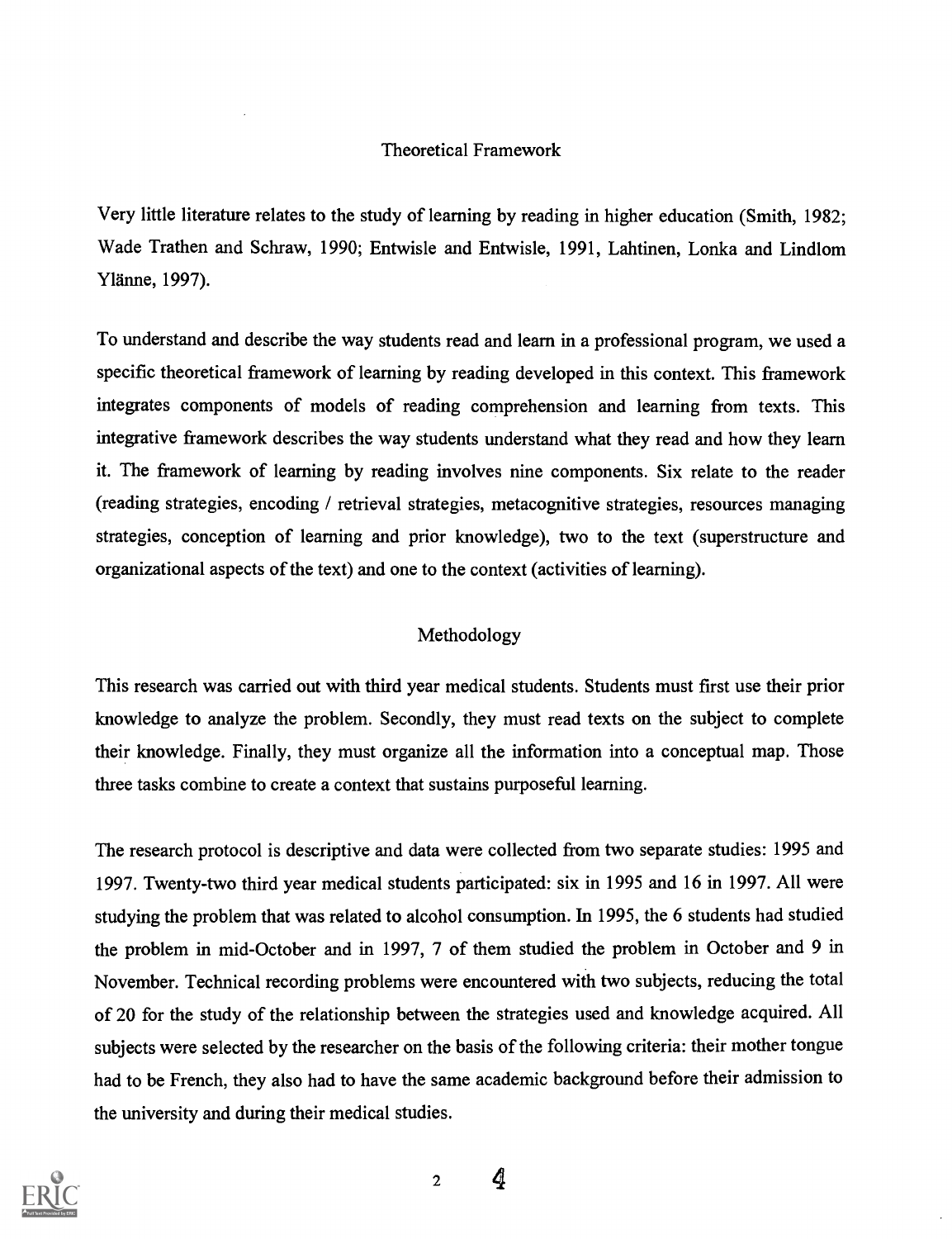### Data Source and Analysis

The data collected were qualitative in nature. To describe the students' learning strategies, data were collected from two different sources to permit triangulation (Savoie-Zajc, 1993). The students were asked to keep a journal in which they were to write what they did while reading about the problem over a seven-day period of work on the problem. The principal researcher and the assistants met with all students individually at the beginning of the experimentation week and gave them instructions as to what to write in their journals. The students were also given a summary of the information to collect. Students were asked to provide a copy of all annotated material read and notes taken. Second, information was collected from semi-structured interviews done with students following their reading period. In the first part, students were asked to describe the way they worked through their individual reading period. In the second part, students were invited to talk about more general questions like: "Is this week representative of the way you usually work?" etc.

To answer the second objective of exploring relationships between strategies and knowledge acquisition, two interviews were conducted, one before and one after the reading period to evaluate knowledge acquisition. Before the reading period, students were asked: « What do you know about the problem of...?" Four specific questions were asked to help them elaboration on their knowledge. For example, "What do you know about chronic problems related to...?" After the reading period, students were asked: "What have you learned on the problem at hand by reading during this past week (since your first evaluation) ? » The four questions from the first interview were repeated.

The journals were coded according to a list of strategies. The list content was based upon the models of Weinstein and Mayer (1986), Pressley and Afflerbach (1995), and Cartier (1997). Content analysis was done by frequency analysis to obtain a general portrait of the strategies used during the entire reading period. The NUD\*IST software program was used to code and to conduct the frequency analysis. Data were analyzed in terms of a general portrait of strategies used by the group as a whole.

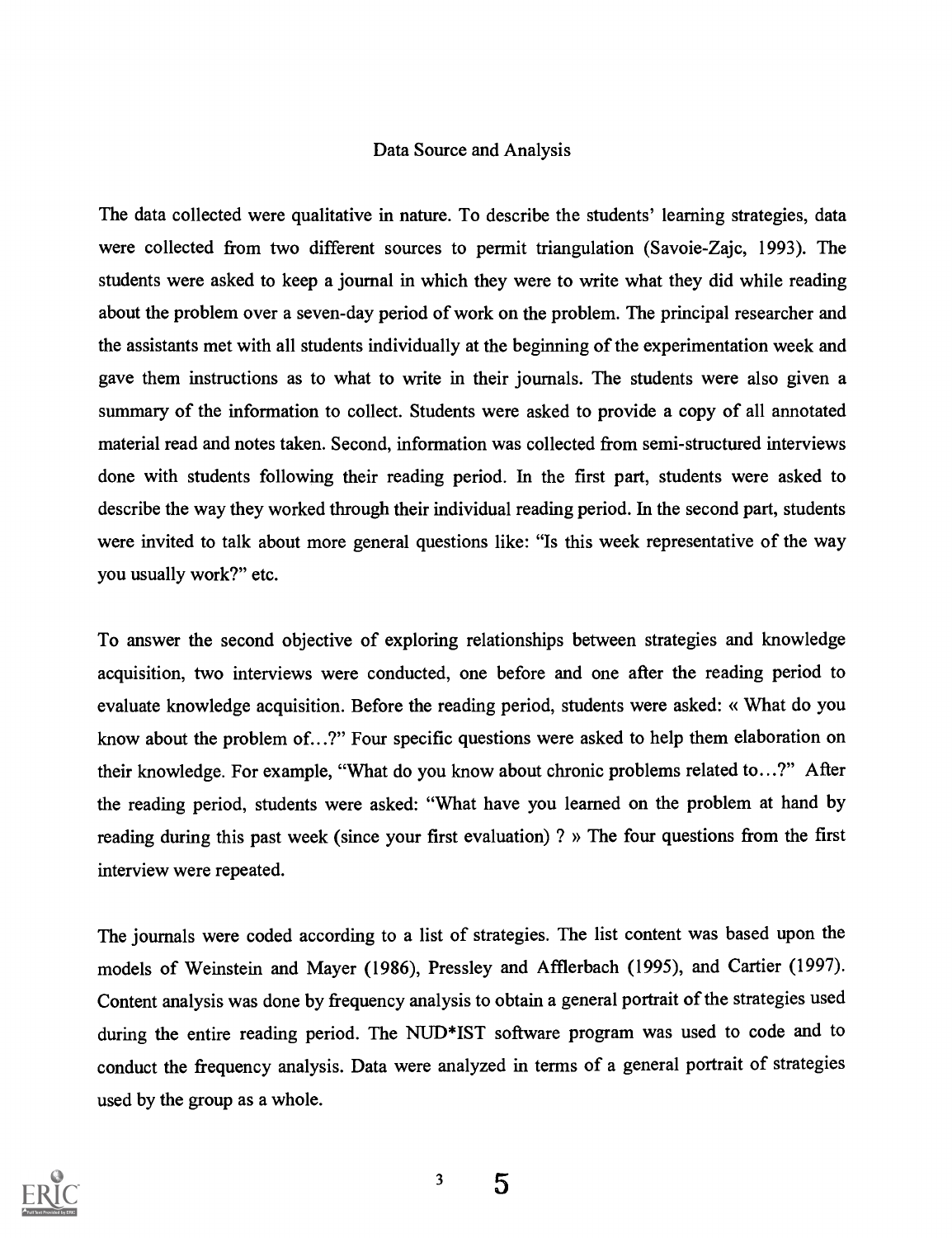As for the second objective, strategies used by each student were related to the knowledge acquired during the week. Three medical teachers participated to the evaluation of knowledge acquired; one of the teachers participated in both the 1995 and 1997 studies. Two teachers evaluated each subject. Based on a qualitative analysis, the inter-rater reliability of the teachers showed strong agreement for each student. To evaluate students' knowledge acquisition, both teachers assessed the quantity and relevance of knowledge acquired using a grid developed by one of them and validated by the others. The presence and the relevance of specific information related to the problem determined the quantity of knowledge. The relevance of the information was assessed by three criteria : usefulness for clinical reasoning, outcome for patients' survival and frequency in clinical practice. Quality of the knowledge organization as reported by students was also reported as clinically relevant, organized according to an organ-system-based structure or without organization. Finally, students were classified into four categories based on the quantity and quality of knowledge acquired : high, average-high, average and weak. A portrait of strategies frequently used by each subgroup of performance was identified relating strategies and knowledge.

#### Results and Interpretation

For the group as a whole, half the strategies used during the week were of metacognitive nature (50%), and encoding/retrieval and reading strategies were equally used (24 % and 26%). In reading, more strategies for reading the text (reading a section) are reported to be used than working on ideas (identifying key words). In encoding/retrieval, strategies used were repetition, selection, elaboration, organization and note taken in descending order of frequency. For metacognitive strategies, evaluation found twice as often as planning and monitoring. As for resources managing strategies, students used a reference book for a third of the time.

As a general portrait of the strategies used, we found that most of the students do not use many encoding/retrieval and reading strategies and the most frequently used are not the most useful to integrate knowledge. Students were supposed to study using their prior knowledge (elaboration); they also had to integrate in a concept map the knowledge related to the problem (organization).

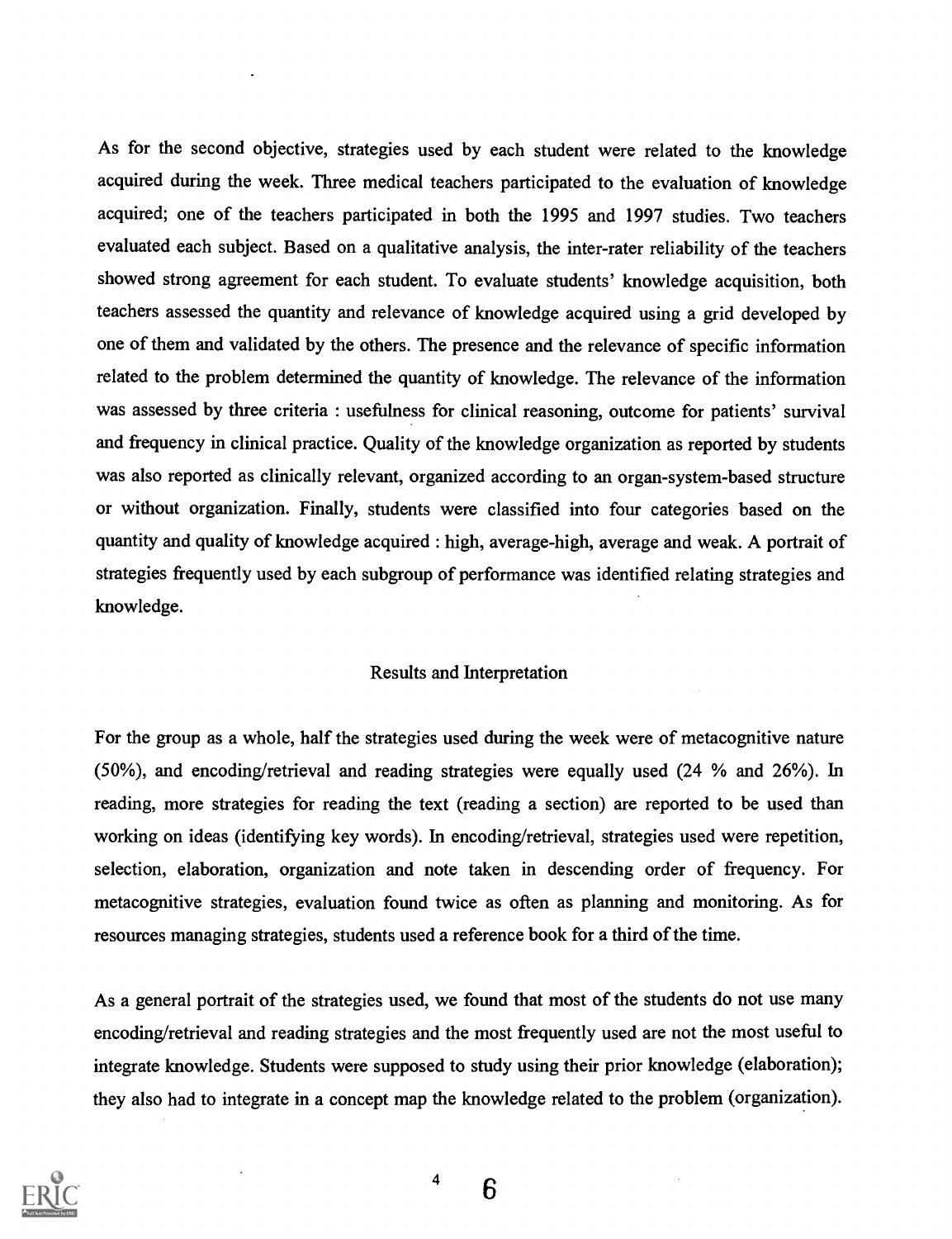This general portrait looks more like the one they used in their first years of studying when they had to select information and repeat it in order to remember it for the exams. We can explain the amount of metacognitive strategies used by the fact that students, at this step in the program, are exposed to a new way of working and they are looking for an efficient way to do it.

As for the relationship between strategies and knowledge acquisition, both in quantity and quality, we previously described four categories of subjects : high performance (4 students), average-high (6 students), average (4 students) and weak (6 students). High performance subjects differ from all the other subjects because they used more reading strategies. Subjects in both the high and average-high performance categories distinguish themselves from the other subjects by the links they make while reading, with their prior knowledge. This observation can be related to the necessity to elaborate and organize knowledge in order to learn. All students are required to produce a schema at the end of the week and the best students differ from the other students by the way they elaborate on their reading. More than the strategy of paraphrasing, the links to the background knowledge seem to be the strategy that has made the difference.

#### Educational Importance of the Study

The fmdings of this research are important. They relate to fmdings by Lahtinen et al. (1997) who said that spontaneous study strategies used while learning from text seem related to the cognitive processes of knowledge construction and that the way knowledge is constructed will have an impact on the knowledge acquisition.

This study gives an idea of what students should do to learn while reading in the context of analyzing a complex problem. As shown before (Cartier, 1997), the best student is one that uses as many encoding/retrieval, reading and metacognitive strategies. Efficient strategies should be linked to two learning processes: elaboration and organization. Also, importance should be placed on the way students use their metacognitive strategies such as their ability to successfully monitor their way of working



7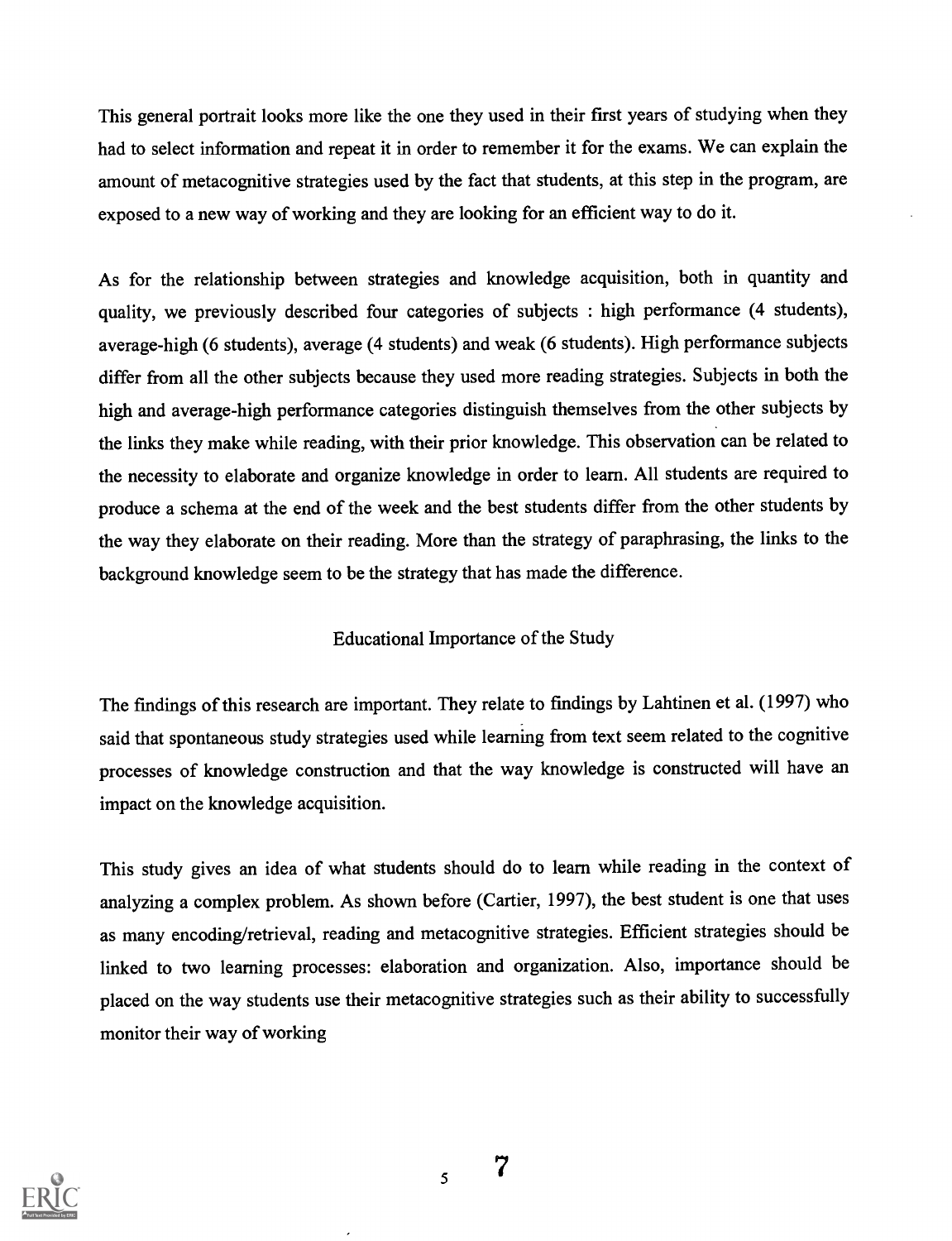The tendency in Universities to focus more on professional training leads us to think that analyzing complex problems will become an important activity involving learning by reading. This study offers a basis to understand what students need to do. In Problem-based learning programs, teachers must realize that many students do not know how to work in this context and that specific training should be offered to help them integrate information and not just select and repeat them.

Results of this study are also important because they may be useful in understanding other learning situations such as: autonomous learning, lifelong learning, distance learning ,and continuous learning. In all those situations, people may have to learn to answer complex questions using individual reading.

#### References

- Cartier, S. (1997). Lire pour apprendre : description des stratégies utilisées par des étudiants en médecine dans un curriculum d'apprentissage par problèmes. Thèse de doctorat inédite. Montréal : Université de Montréal.
- Entwisle, N. J. et Entwisle, A. (1991). Contrasting forms of understanding for degree examinations: The student experience and its implications. *Higher education*, 22, 205-227.
- Lahtinen, V., Lonka, K. et Lindblom-Ylanne, S. (1997). Spontaneous study strategies and the quality of knowledge construction. British Journal of Educational Psychology, 67, 13-24.
- Pressley, M. et Afflerbach, P. (1995). Verbal Protocols of Reading : The Nature of Constructively Responsive Reading. Hillsdale: Lawrence Erlbaum.
- Savoie-Zajc, L. (1993). Qu'en est-il de la triangulation : là où la recherche qualitative interprétative se transforme en intervention sociale. Revue de l'Association pour la Recherche Qualitative, 8, 121-133.
- Smith, S. L. (1982). Learning strategies of mature college learners. Journal of Reading, 26, 5-12.
- Wade, S. E., Trathen, W. et Schraw, G. (1990). An analysis of spontaneous study strategies. Reading Research Quarterly, 25(2), 147-166.
- Weinstein, C. E. et Mayer, R. E. (1986). The teaching of learning strategy. In M. C. Wittrock (dir.), Handbook of research on testing  $(3rd)$ , (pp. 315-327). New York: Macmillan.